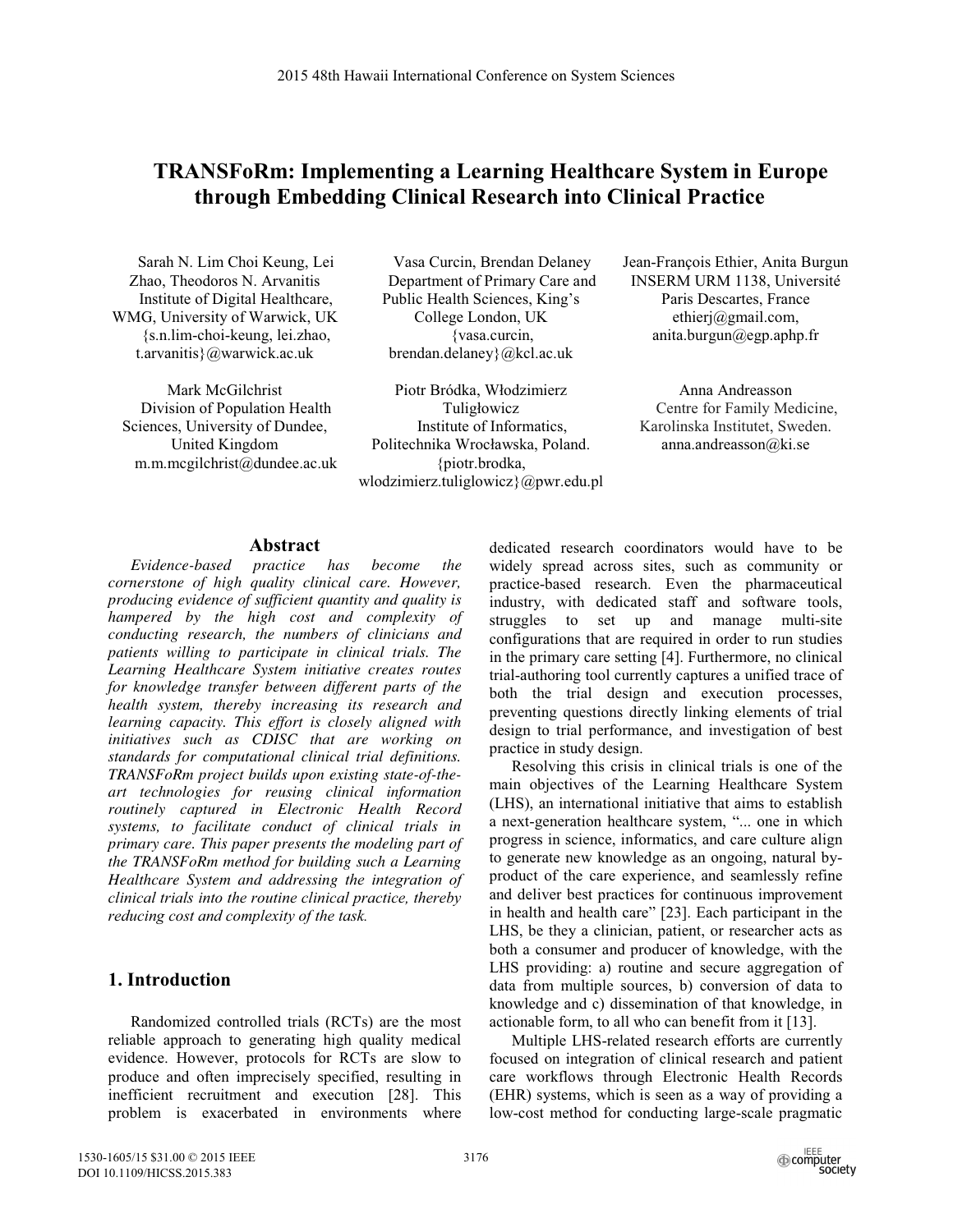clinical trials [2,30]. Important advances have been made in EHR-based phenotyping [17], data exchange between EHR and electronic Case Report Form (eCRF) components [19], trial scheduling [32], and automating the audit trail through research provenance [9]. With 98% of GP practices in the UK using Electronic Health Records and similar figures in other European countries, a number of EU projects are active in the field, such as TRANSFoRm [29], EHR4CR [10] and Semantic Health Net [26]. Several standardization efforts in clinical trial management and reporting are currently in progress, particularly in the US, through Clinical Data Interchange Standards Consortium (CDISC) [5], which sees this integration of clinical and research workflows as a key next step for their standards [18].

While a number of elements have been put in place to secure the vision of EHR-driven clinical trials, a key component that is still missing from the equation are common, usable and easily accessible standards and tools to facilitate design and execution of such trials.

This paper presents a method for achieving semantic interoperability of eCRF data and definitions with routinely collected data residing in EHR systems, to enable pre-population of eCRFs from routine data. This is performed through embedding of TRANSFoRm process and data interoperability models into standards CDISC models that define the study structure.

In the following sections, we will briefly describe the TRANSFoRm project and the GERD study use case in sections 2 and 3. We describe in detail our eCRF modelling methodology in section 4, using the GERD use case as one illustrative example to elaborate the technical details. Next, section 5 details the clinical modeling and the use of archetypes to represent clinical data elements in primary care. Finally, we discuss some related and future considerations in section 5 and conclude in section 6.

# **2. TRANSFoRm: Implementing LHS in Europe**

FP7 TRANSFoRm is an EU funded large scale project, which aims to develop and evaluate a LHS for European Primary Care. The project has three broad aims, to facilitate multiple site genotype-phenotype studies, to enable multi-site, practice-based RCTs by embedding distributed trial functionality into existing EHR systems, and to prototype a diagnostic decision support system linked to EHRs.

A core output of the project is the specification and demonstration of a 'functional' eCRF, designed to enable the collection of semantically controlled and

standardized data from within an EHR system. Based on the use case descriptions developed by clinical researchers in TRANSFoRm, the eCRF specification needs to satisfy the following requirements:

- 1. The eCRF specification will support the collection of semantically–controlled data. Primary care patient data in European EHR systems are generally coded with specific clinical coding schemes such as ICPC, ATC, Read Codes, etc. The eCRF specification should enable the collection of EHR data coded in different coding schemes from various EHR systems in different countries.
- 2. The development of the eCRF specification will follow a model-based approach in compliance with the project philosophy of TRANSFoRm. An eCRF model will be developed within the framework established by Clinical Research Information Model (CRIM) [20].
- 3. The eCRF model will enable semantic interoperability between the study system and the EHR system, and support automated prepopulation of eCRFs from EHR data.
- 4. The eCRF model will support the collection of data through a variety of technologies: web interface, mobile application, as well as data collection software embedded in an EHR system.
- 5. The eCRF specification will support international languages in addition to English. So when deployed in different countries, the case report forms will present native languages to users.
- 6. The eCRF model will cover the whole lifecycle of study data collection, and include support for various study activities, such as eligible patient identification and recruitment, informed consent, randomization, adverse event monitoring, etc.
- 7. The specification should have appropriate representations (such as XML) for deployment within an EHR system.
- 8. The eCRF model will be closely aligned to existing standards produced by CDISC [5] and will be taken to CDISC for incorporation into standards. This is essential to enable interoperability between TRANSFoRm and Clinical Trial Data management and electronic remote data capture systems.

EHR systems across Europe use heterogeneous systems to record and manage clinical data in primary care. Clinical concepts can be semantically interoperable via common ontologies, and mappable medical vocabularies, as has been done in the TRANSFoRm project with the CDIM ontology and the TRANSFoRm vocabulary service. In TRANSFoRm, the clinical data from EHR systems and data warehouses need to be additionally semantically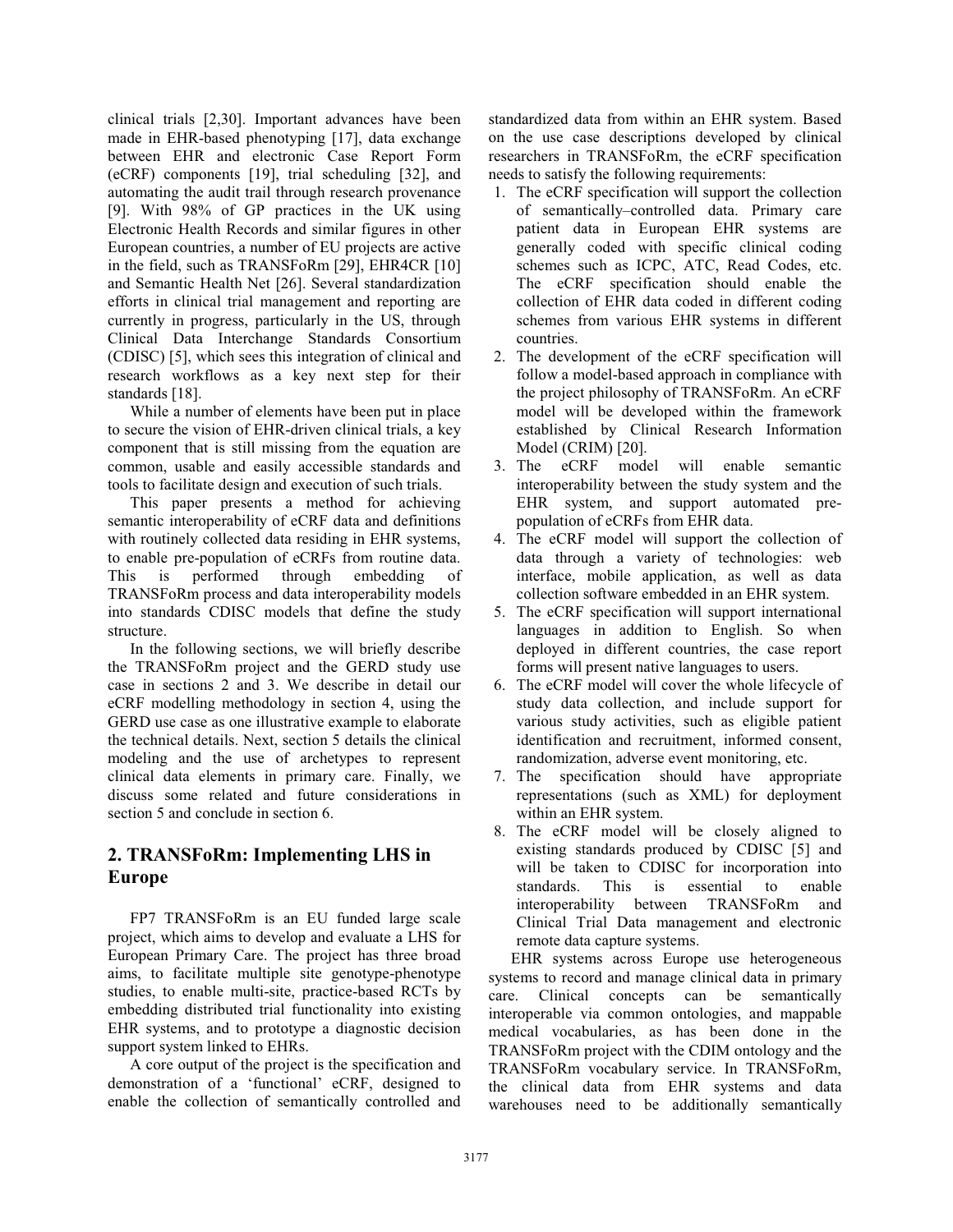interoperable with other systems, such as the study system, in particular the eCRF forms and the data that are collected within them, that are common to both the clinical and research domains. eCRFs are commonly structured according to standards, such as CDISC. There is a need to make data elements that are common to both domains semantically interoperable. This is to ensure that data can be extracted from EHR systems to populate eCRFs, and also to report eCRF data back into the EHR systems to assist medical practitioners in primary care if applicable.

In TRANSFoRm, this semantic interoperability between the clinical and research domains is enabled by semantically extending the CDISC ODM standard to maintain the meaning of clinical data elements between systems crossing these two domains.

The eCRF model is currently being validated by the TRANSFoRm Gastroesophageal Reflux Disease (GERD) use case. GERD is a spectrum of disorders mainly caused by the retrograde flow of gastric acid from the stomach into the esophagus. The main symptoms are heartburn and acid regurgitation. GERD is treated using proton pump inhibitors (PPI), H2 blockers or antacids. As many patients require ongoing PPI treatment, continuous versus on-demand PPI use is being compared in this study with outcomes symptom severity and quality of life.

The aim of GERD evaluation study is to: (1) determine the effectiveness in terms of symptom control and quality of life (QoL) and event-initiated assessment of QoL and symptoms in patients with GERD, randomized to either continuous or on-demand use of PPI; and (2) to investigate whether using an electronic system to recruit study participants and to collect data increases the recruitment rate in primary care clinical studies. The study will have the following timeline (Figure 1) and data collection workflow:



**Figure 1. GERD study timeline** 

**Visit 1:** The patient attends the primary care practice, either already taking PPI, or as a new diagnosis of GERD. At this point, the patient will be flagged as potentially eligible for the study. The general practitioner (GP) checks the eligibility criteria and gives study information if the patient is eligible. If the patient consents to take part in the study, the patient is randomized to either continuous or on-demand PPI.

- *Randomization:* if the patient consents, the GP confirms the age and gender. This information is used to allocate patients to randomization blocks in the randomization. After completing this point, the patient is randomized (but the outcome is hidden from the GP until the end of the consultation when the dose is prescribed to avoid biasing the GP).
- Care reported outcome measures (CROMs) are completed by the GP in the eCRF. They represent all types of objectively reported care outcomes, collected at the physician's office including data from the patient's electronic health record, such as BMI, blood pressure, and laboratory data.
- GP is informed of the randomization outcome.
- Patient reported outcome measures (PROMs) are completed by the patient via their smartphone (using Android or iOS mobile application) or a web browser. PROMs represent all types of subjective reported outcomes, such as health-related quality of life, treatment satisfaction, subjective health status and subjective symptoms.

**Visit 2:** After 8 weeks, the patient returns for a follow-up visit. CROMs and PROMs are completed by the GP and patient respectively.

**Event:** If the patient visits the practice between Visit 1 and Visit 2, CROMs for event visits are completed by the GP.

**Study end:** participants and GPs will be asked to answer some question on the acceptance of the TRANSFoRm system through a Technology Acceptance Model (TAM) survey [31].

# **3. Structuring the clinical trial**

In order to enable standardized interaction between clinical trial instruments and the EHR systems, the development of the study specification, including eCRF data collection instruments needs to follow a model-based approach. The modelling process in TRANSFoRm is based on CDISC standard information models with the study workflow modelled in the Study Design Model (SDM) [7], and eCRFs modelled by Operational Data Model (ODM) [8]. The CDISC foundational standards form the basis of a suite of standards supporting the clinical research process from protocol through data collection, data management, data analysis and reporting.

Automated data collection from EHR systems requires computable definitions of clinical data elements used. The openEHR archetype approach is used as the basis for a query model to enable formulation of eligibility criteria and data extraction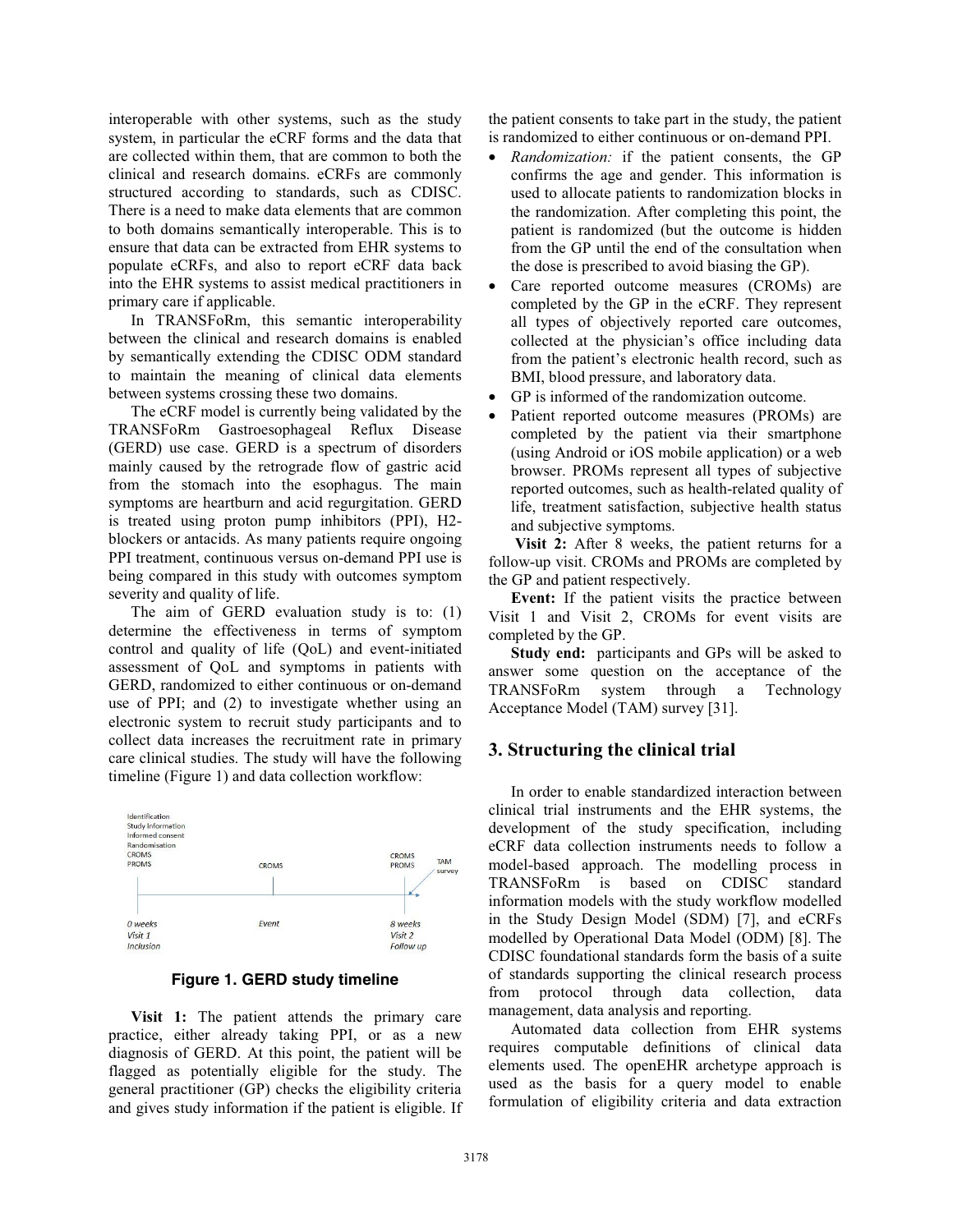requests to be executed by the EHR systems. CDISC ODM is extended to embed these query requests, so that the eCRFs can be partially pre-populated from the EHR data.

The file format that will be used to exchange eCRF data between the TRANSFoRm Study System and the EHR systems is the XML representation of SDM, comprising metadata definition, study design and queries and archetypes.

# **3.1. Study specification model**

The clinical research study protocol is the plan that describes the study's objectives, methodology, statistical considerations, and the organization of the study. This plan includes the design of the study, with the arm descriptions, the schedule of activities, the eligibility criteria and summary information. Several CDISC standards have been developed to represent different aspects of the clinical study. The CDISC Study Design Model (SDM) [7] captures the study specification, but not its execution, data collection or reporting. It consists of three groups of elements: Structure (epochs, arms, cells, segments, activities), Workflow (decision points, branches) and Timing (when activities should happen).

We shall now illustrate how this model is used on the example of the GERD study.

**Structural Elements** define the overall structure of the study. The elements describing parts of the GERD study are illustrated in Figure 3 and described as follows

**Epoch**: a sequential block of time for a study, e.g. the GERD study has two epochs for treatment and follow-up.

**Arm**: defines a study arm. The GERD study has two arms for continuous and on-demand PPI.

**CellDef**: a study cell represents the intersection of an epoch and an arm. For example, the left study cell represents the treatment epoch, which occurs before randomization into continuous or on-demand arms.

**SegmentDef**: a segment has a set of activities. The continuous follow-up segment depicts the activities involved in the follow-up epoch of the continuous arm for the GERD study.

**ActivityDef**: an activity represents a point in the study at which a specific action is to be taken. There are 8 activities in the treatment segment depicted in Figure 2, such as trial start, inclusion/exclusion criteria check and randomization.



**Figure 2. Structural elements of the GERD study** 

**Workflow Elements** specify the possible participant paths through a study. They are defined separately from structural elements in the XML file, but they reference objects defined in the Structure section of the document. The main types are: (1) Activities with workflow-specific roles (StudyStart, StudyFinish, PathCanFinish); (2) Entry and exit criteria for activities (EntryCriteria, ExitCriteria, Criterion); (3) Workflow paths and branching (Transition, Switch, Trigger). Figure 3 shows Transition and Switch elements for eligibility criteria check activity.



**Timing Constraints** are defined in specific Timing section of the SDM-XML document and they determine constraints on activities and workflow transitions. Some of the core concepts of the timing constraint are now described, with reference to one example in the GERD study: The first visit PROM collection in the continuous arm should take place 1 day after the outcome of the participant randomization is known. It is allowed to occur 1 day before or 3 days after the target time.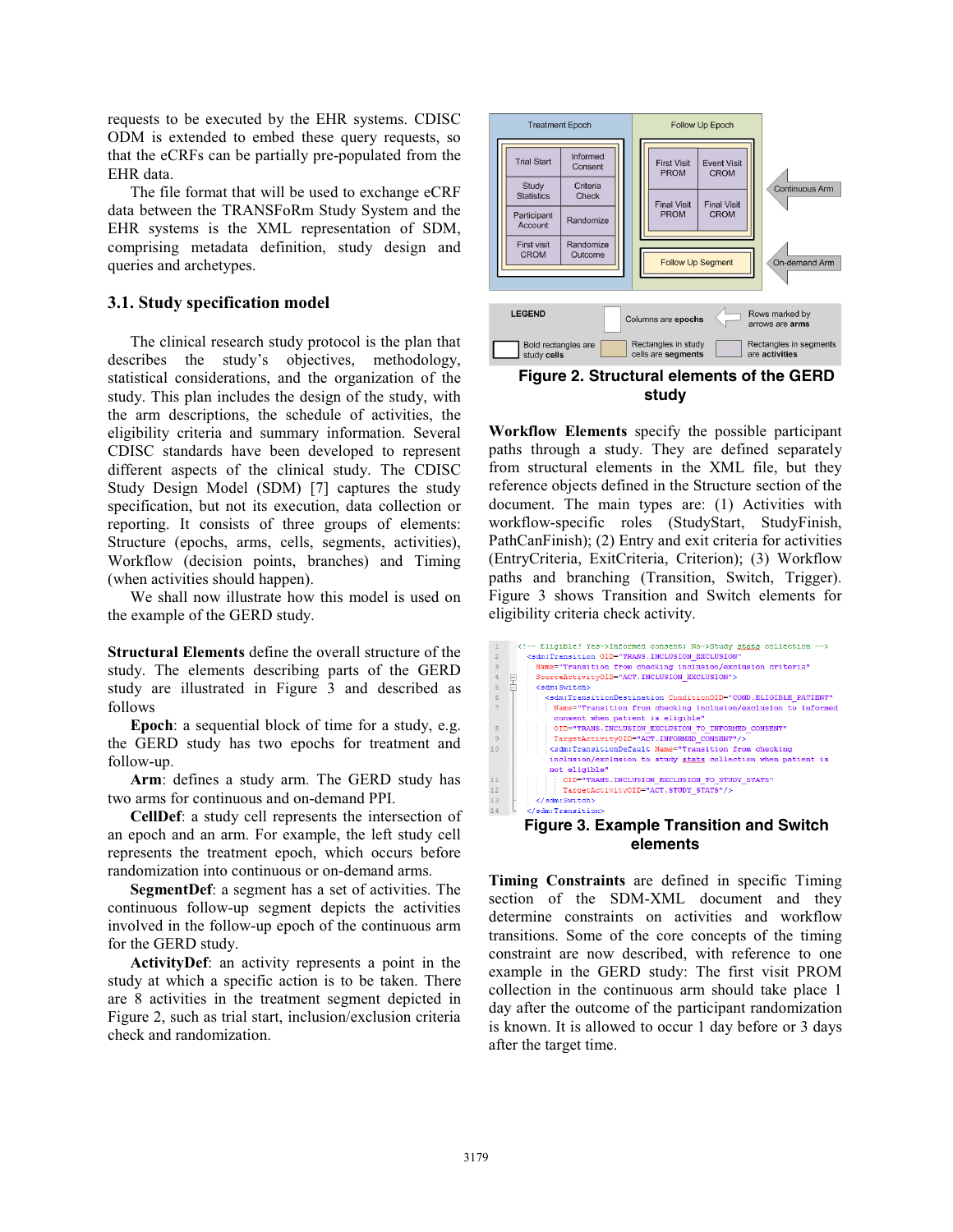|                |   | <sdm:relativetimingconstraint< th=""></sdm:relativetimingconstraint<>                   |
|----------------|---|-----------------------------------------------------------------------------------------|
| $\overline{z}$ |   | Name="First visit to continuous arm first visit PROM timing constraint"                 |
| 3              |   | OID="TCR.FIRST VISIT TO FIRST VISIT CONTINUOUS PROM"                                    |
| $\overline{4}$ |   | PredecessorActivitvOID="ACT.RANDOMISATION OUTCOME"                                      |
| 5              |   | SuccessorActivityOID="ACT.FIRST VISIT CONTINUOUS PROM"                                  |
| 6              |   | TimepointRelativeTarget="P1D"                                                           |
| 7              |   | TimepointGranularitv="PD"                                                               |
| 8              |   | TimepointPreWindow="P1D"                                                                |
| $\ddot{q}$     |   | TimepointPostWindow="P3D"                                                               |
| 10             | e | Type="FinishToStart">                                                                   |
| $11$           | 甴 | <description></description>                                                             |
| 12             |   | <translatedtext xml:lang="en">(Continuous arm) first visit PROM within</translatedtext> |
|                |   | 3 days after first visit                                                                |
| 13             |   |                                                                                         |
| 14             |   |                                                                                         |

#### **Figure 4. Timing constraint for the first visit PROM collection in the continuous arm**

Constraints can be absolute and relative. Absolute constraints limit when an activity can take place, while relative timing constraints specify the timing of two activities relative to one another. In Figure 4, the randomization outcome and the first visit PROM collection in the continuous arm are relative activities.

An ideal time for the elapsed time between activities and workflow transitions can be specified, as a timing window. In Figure 4, the pre-window duration is 1 day, while the post-window duration is 3 days. The time-point granularity option in days, referred to as "PD", means that the PROM collection can happen at any time in that day, and is still within 1 day after the end of the first visit, when the randomization outcome is known to the GP.

The timing type describes the relationship of one activity relative to another, e.g. FinishToStart shows that the PROM collection (subsequent activity) should start after the randomization outcome activity (preceding activity) is completed.

# **3.2. Study data collection model**

The Operational Data Model (ODM) is a vendorneutral, platform independent format for the interchange and archive of clinical study data [8]. The format is especially suitable when multiple systems and data sources are involved. The clinical research environment has existing clinical data management systems (CDMS); many already support the ODM format. In TRANSFoRm, the ODM format is being used for the interchange of clinical research data.

The ODM models the study data as consisting of several types of entities:

- **Item:** Individual clinical data item, such as weight measurement.
- **Item group:** Closely related items are collected together into item groups.
- **Form:** A form collects a set of logically and temporally related information and represents a page in a CRF on screen or on paper.
- **Study event:** A series of forms are collected as part of a study event.

A study protocol may have a number of planned visits by study participants, and each visit can correspond to one or more study events. In the ODM XML document, the metadata entities StudyEventDef, FormDef, ItemGroupDef and ItemDef describe the types of entities allowed in the study.

Relevant attributes that are used in the GERD study are described below and Figure 5 shows an extract from the study definition. The GERD study file is a snapshot and contains metadata:

- StudyOID: Clinical data entities can be identified with internal or external keys. The StudyOID uniquely identifies a study.
- FileType: This can be Snapshot (current state of the database with no information of the state over time) or Transactional (shows both current state and prior states of the database).
- Granularity: This indicates the breadth of information in the document, such as All (any type of data and metadata), Metadata (only



# **Figure 5. ODM file attributes for the GERD study**

Metadata elements for the GERD study are:

**StudyEventDef**: Form(s) that are part of scheduled events, unscheduled events (e.g. study termination due to serious adverse event) or common study events (e.g. adverse events). Figure 6 shows the definition for the unscheduled visits of participants in the on-demand arm, when CROMs need to be collected. The Repeating attribute indicates that this event can occur repeatedly for the participant.



#### **Figure 6. StudyEventDef element example**

**FormDef**: Describes a form that is used in a study. For example, Figure 7 shows the definition of the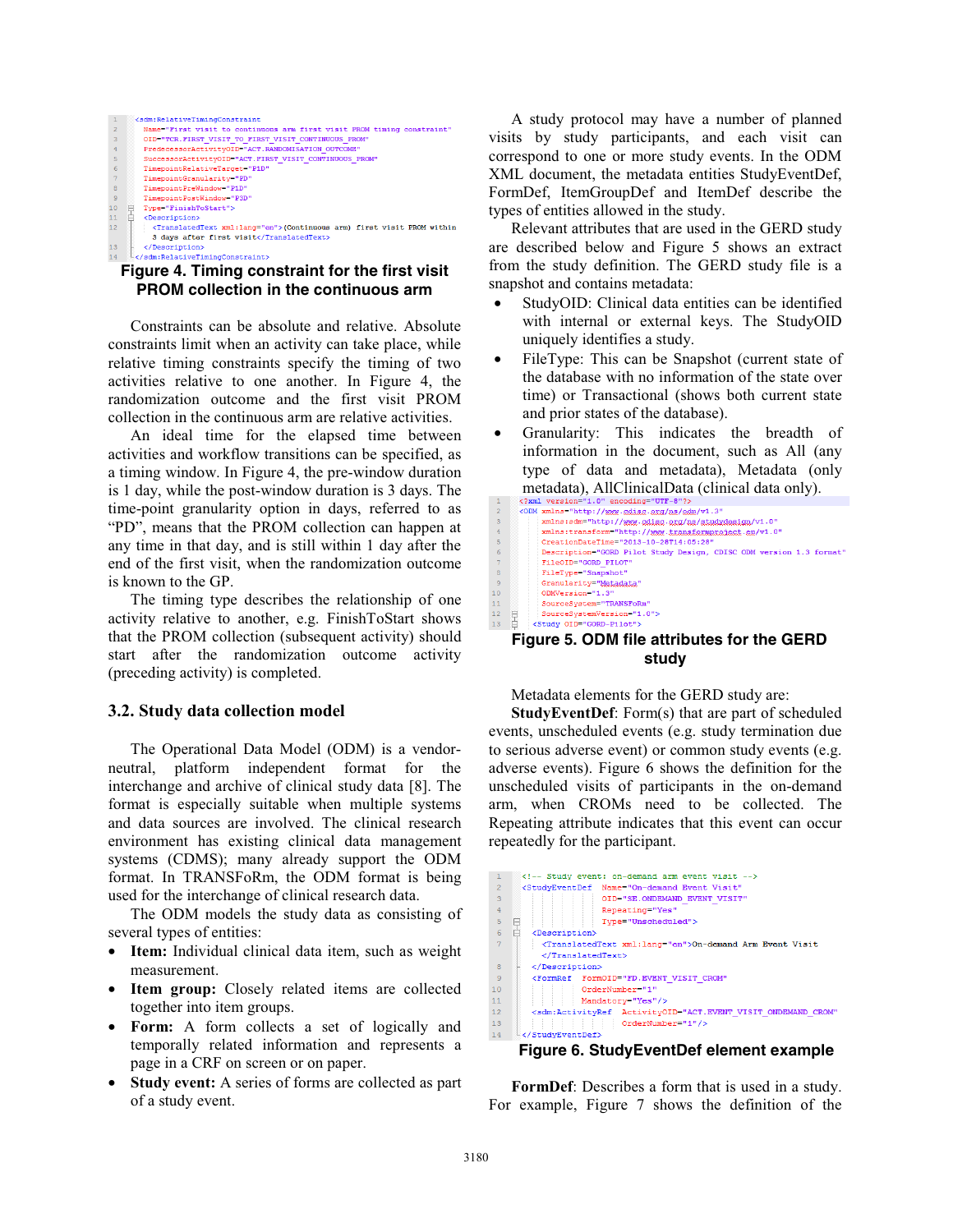Event Visit CROM form, which was referenced in Figure 6. This form does not occur repeatedly within the study event, as indicated by the Repeating attribute. This form has references to 13 item groups.

| $\mathbf{1}$   | $\langle -1 - $ Event visit CROM $\langle -1 \rangle$                                         |
|----------------|-----------------------------------------------------------------------------------------------|
| $\overline{2}$ | <formdef <="" name="Event Visit CROM Form" oid="FD.EVENT VISIT CROM" td=""></formdef>         |
| 3              | Repeating="No">                                                                               |
| $\overline{4}$ | <description></description>                                                                   |
| 5              | <translatedtext xml:lang="en">Event Visit CROM</translatedtext>                               |
| 6              |                                                                                               |
| 7              | $\lt$ ! $-$ TD $ \gt$                                                                         |
| 8              | $\langle$ !-- Date -->                                                                        |
| 9              | <ltemgroupref itemgroupoid="IG.VISIT CAUSE" mandatory="Yes"></ltemgroupref>                   |
| 10             | <itemgroupref itemgroupoid="IG.WEIGHT" mandatorv="Yes"></itemgroupref>                        |
| 11             | <itemgroupref itemgroupoid="IG.LW PPI" mandatory="Yes"></itemgroupref>                        |
| 12             | <itemgroupref itemgroupoid="IG.LW OTHER REFLUX" mandatory="Yes"></itemgroupref>               |
| 13             | <ltemgroupref itemgroupoid="IG.PRESENT DIAGNOSIS" mandatory="Yes"></ltemgroupref>             |
| 14             | <itemgroupref itemgroupoid="IG.ENDOSCOPY LV" mandatorv="Yes"></itemgroupref>                  |
| 15             | <itemgroupref itemgroupoid="IG.ESOPHAGITIS" mandatorv="Yes"></itemgroupref>                   |
| 16             | <itemgroupref itemgroupoid="IG.BARRETTS" mandatorv="Yes"></itemgroupref>                      |
| 17             | <itemgroupref <="" itemgroupoid="IG.OESOPHAGEUS OTHER CHANGES" td=""></itemgroupref>          |
|                | Mandatory="Yes"/>                                                                             |
| 18             | <itemgroupref itemgroupoid="IG.SICK LEAVE LV" mandatory="Yes"></itemgroupref>                 |
| 19             | <itemgroupref itemgroupoid="IG.SMOKE" mandatorv="Yes"></itemgroupref>                         |
| 20             | <ltemgroupref <="" itemgroupoid="IG.CROM ALARM SYMPTOM" mandatory="Yes" td=""></ltemgroupref> |
|                | $\rightarrow$                                                                                 |
| 21             | <ltemgroupref itemgroupoid="IG.HEALTH STATUS" mandatory="Yes"></ltemgroupref>                 |
| 22             | <transform:formtype>CROM</transform:formtype>                                                 |
| 23             | └                                                                                             |

**Figure 7. FormRef element for an event visit CROM** 

**ItemGroupDef:** Describes an item group that can occur in a study. Figure 8 shows the weight item group definition. It is a non-repeating group that has 2 items: the weight value and the weight unit, referenced by the ItemRef element.

|                | $\langle$ !-- Weight -->                                                                |
|----------------|-----------------------------------------------------------------------------------------|
| $\overline{2}$ | Fi <itemgroupdef name="Weight ItemGroup" oid="IG.WEIGHT" repeating="No"></itemgroupdef> |
| $\mathbf{3}$   | <description><br/><math>\overline{ }</math></description>                               |
| $\overline{4}$ | <translatedtext xml:lang="en">Weight (kg)</translatedtext>                              |
| $\overline{5}$ |                                                                                         |
| 6              | <itemref itemoid="ID.WEIGHT" mandatory="Yes" ordernumber="1"></itemref>                 |
| 7              | <itemref itemoid="ID.WEIGHT UNIT" mandatory="Yes" ordernumber="2"></itemref>            |
| 8              | <transform: ouerv="">fc91f02c-4dff-428e-ace7-1ad35a7b0093</transform:>                  |
|                |                                                                                         |
| $\mathbf{q}$   |                                                                                         |

#### **Figure 8. ItemGroupDef element for weight**

**ItemDef**: A type of item that occurs within a study. It can have properties, such as data type, range, and codelist restrictions. Figure 9 shows the definition of the weight value item. It is a floating point number with 2 decimal points. The Question element shows the text that prompts a user to provide the data for this item. The RangeCheck element constrains the value to > 0, with an ErrorMessage element to display an error when the range check is violated. The transform:CdimBinding element at the end of ItemDef (line 15) will be described with other semantic extensions to ODM. This links the weight item to the ontology of clinical primary care domain.

|                | <ttemdef <="" oid="ID.WEIGHT" th=""></ttemdef>                             |  |
|----------------|----------------------------------------------------------------------------|--|
| $\overline{2}$ | Name="Weight Item"                                                         |  |
| 3              | DataTvpe="float"                                                           |  |
| $\overline{4}$ | Length="5"                                                                 |  |
| $\overline{5}$ | SignificantDigits="2">                                                     |  |
| 6              | <ouestion></ouestion>                                                      |  |
| $\overline{7}$ | <translatedtext xml:lang="en">Weight</translatedtext>                      |  |
| $\mathbf{8}$   |                                                                            |  |
| $\overline{q}$ | <rangecheck comparator="GT" softhard="Hard"></rangecheck>                  |  |
| 10             | <checkvalue>0</checkvalue>                                                 |  |
| 11             | <errormessage></errormessage>                                              |  |
| 12             | <translatedtext xml:lang="en">Weight must be more than 0.</translatedtext> |  |
|                |                                                                            |  |
| 13             |                                                                            |  |
| 14             |                                                                            |  |
| 15             | <transform:cdimbinding>CDIM 000068</transform:cdimbinding>                 |  |
| 16             | -                                                                          |  |
|                | Figure 9. ItemDef element for the weight                                   |  |
|                |                                                                            |  |
|                | item                                                                       |  |
|                |                                                                            |  |

### **3.3. Randomization**

Study participants will be randomized to either ondemand or continuous use of PPI for 8 weeks. Patients randomized to on-demand use will be prescribed PPI in the presence of symptoms but no more than 40 mg omeprazole per day. Patients randomized to continuous use of PPI will be prescribed 20 mg omeprazole per day. This will be a block randomization containing 4 blocks based on age (50 years and below, and above 50 years) and gender. The study is not blinded so there is no need to break the randomization code.

The input parameters to the block randomization function (i.e. age and gender) are captured by the Randomization Form, which will be triggered by the randomization activity at patient's first visit. Collected data are sent to the TRANSFoRm Study System, which assigns the patient to a block and applies the randomization function. The outcome is hidden from the GP until the end of the consultation when the dose is prescribed. The outcome is then informed through the Randomization Outcome Form.

The TRANSFoRm randomization function requires proper configuration of the blocking variables in the study definition. In the case of the GERD study, the blocking variables are year of birth and gender. Because the current version of SDM XML does not cover randomization design, the blocking variables have to be specified in a TRANSFoRm extension element <transform:ParticipantSegmentVariables>. As shown in Figure 10, the variables year of birth and gender are linked to the corresponding fields in the Randomization Form through the ItemOID, and their range definitions specify the group arrangement. Another parameter required by the randomization function is the estimated number of recruited participants. The number is used to initialize the random allocation sequence. This parameter is defined as a <sdm:Parameter> in the <sdm:Summary> section.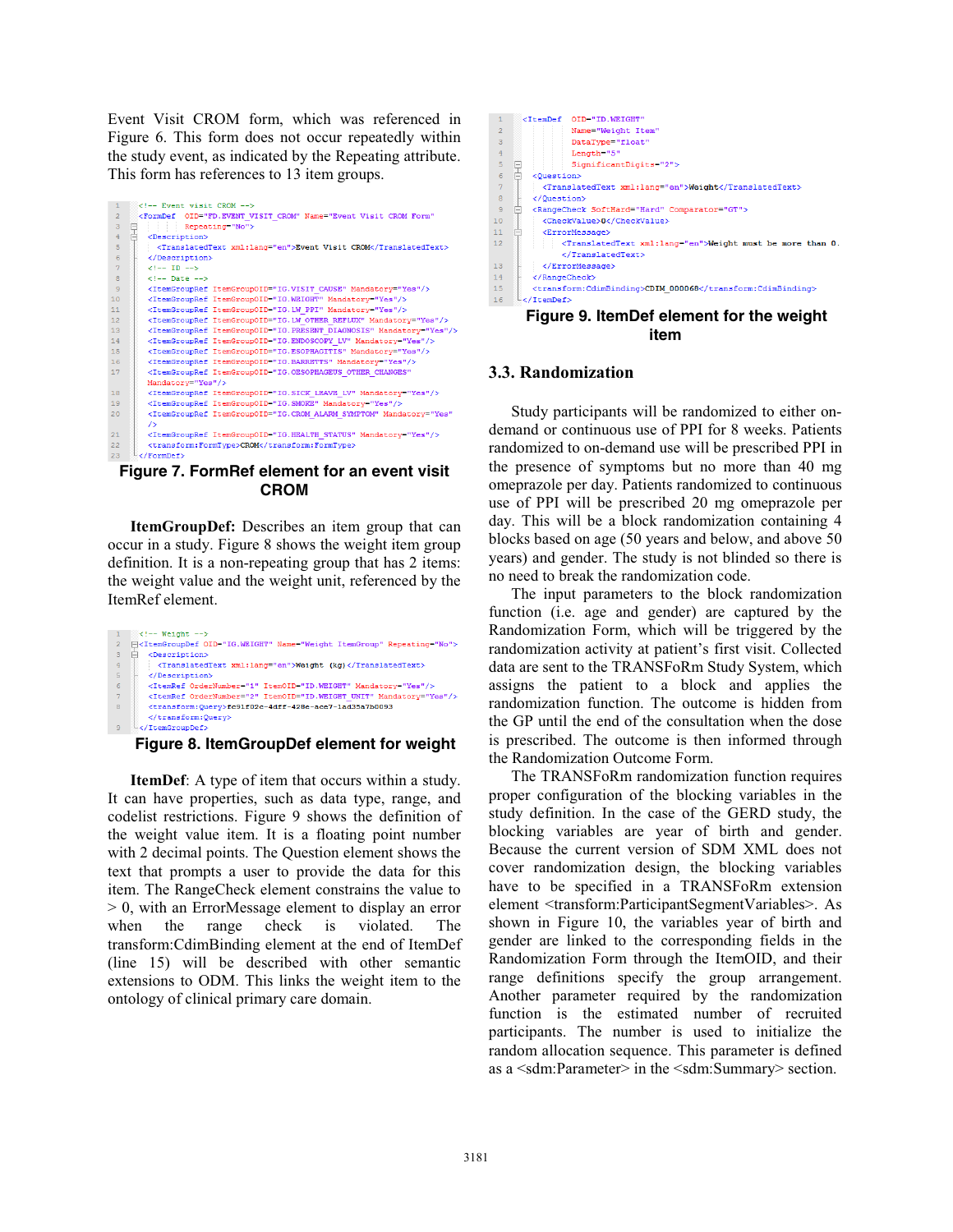

# **4. Detailed Clinical Modeling Approach and Archetypes**

In the previous section, we described a modelbased approach to representing clinical research studies. TRANSFoRm achieves the reuse of routinely collected clinical data will be achieved by prepopulating eCRFs with available clinical data directly from EHR systems. Thus, the clinical data needs to be semantically interoperable between the eCRF (TRANSFoRm study system) and the EHR system. We adopt a two-level modelling approach [1,25] to separate out the more stable domain information from the various schemata implemented by the heterogeneous data sources [21].

Detailed Clinical Models (DCM) organize health information by combining knowledge, data element specification, relationships between elements, and terminology into information models that allow deployment in different technical formats [14,15]. DCM enables semantic interoperability by formalizing or standardizing clinical data elements, which are modeled independently of their technical implementations. The data elements and models can then be applied in various technical contexts, such as EHR, messaging, data warehouses and clinical decision support systems.

Within the TRANSFoRm project, the two-level modelling approach of DCM is depicted on the first level as an information model, the Clinical Research Information Model (CRIM) [20], which defines the workflow and data requirements of the clinical research task, combined with the Clinical Data Integration Model (CDIM) [11,12], an ontology of clinical primary care domain that captures the structural and semantic variability of data representations across data sources. This separation of the information model from the reference ontology has been previously described [27]. At the second level, archetypes are used to constrain the domain concepts and specify the implementation aspects of the data elements within EHR systems or patient registries. We use the Archetype Definition Language (ADL) to define the constraints and combine them with CDIM concepts in specifying the appropriate data types and range values. The two-level modeling approach, using the concept of archetype for detailed clinical content modeling, has been adopted by ISO/CEN 13606 [22]. Based on the OpenEHR framework [24], this approach makes it possible to separate specific clinical content from the software implementation. The technical design of the software is driven by the first level information model, which specifies the generic information structure of the domain. The archetype defines the data elements that are required by specific application contexts, e.g. different clinical studies.

# **4.1. Pre-populating eCRFs from EHR**

Table 1 lists the data elements, their archetypes and the visits (marked by 'X') at which they will be collected. Some data items are collected only at the time of first visit, while some others have to be collected every time. The data elements are listed together with their identifying terminology codes, where prescriptions use ATC codes and diagnosis use ICD-10 codes. Data extraction queries for retrieving these data elements are formulated as a DataExtractionQueryRequest for each (see Figure 11).

**Table 1. EHR data elements for CROM form pre-population** 

| Data Element      | Archetype     | <b>Visit1</b> | Visit2 | Event<br><b>Visit</b> |  |
|-------------------|---------------|---------------|--------|-----------------------|--|
| Birth year (YYYY) | Date of Birth | Х             |        |                       |  |
| Gender            | Gender        | X             |        |                       |  |
| Height            | Height        | X             |        |                       |  |
| Weight            | Weight        | Х             | X      | X                     |  |
| PPI use (A02BC)   | Prescription  | X             |        |                       |  |
| Antacids (A02A) / | Prescription  | X             |        | X                     |  |
|                   |               |               |        |                       |  |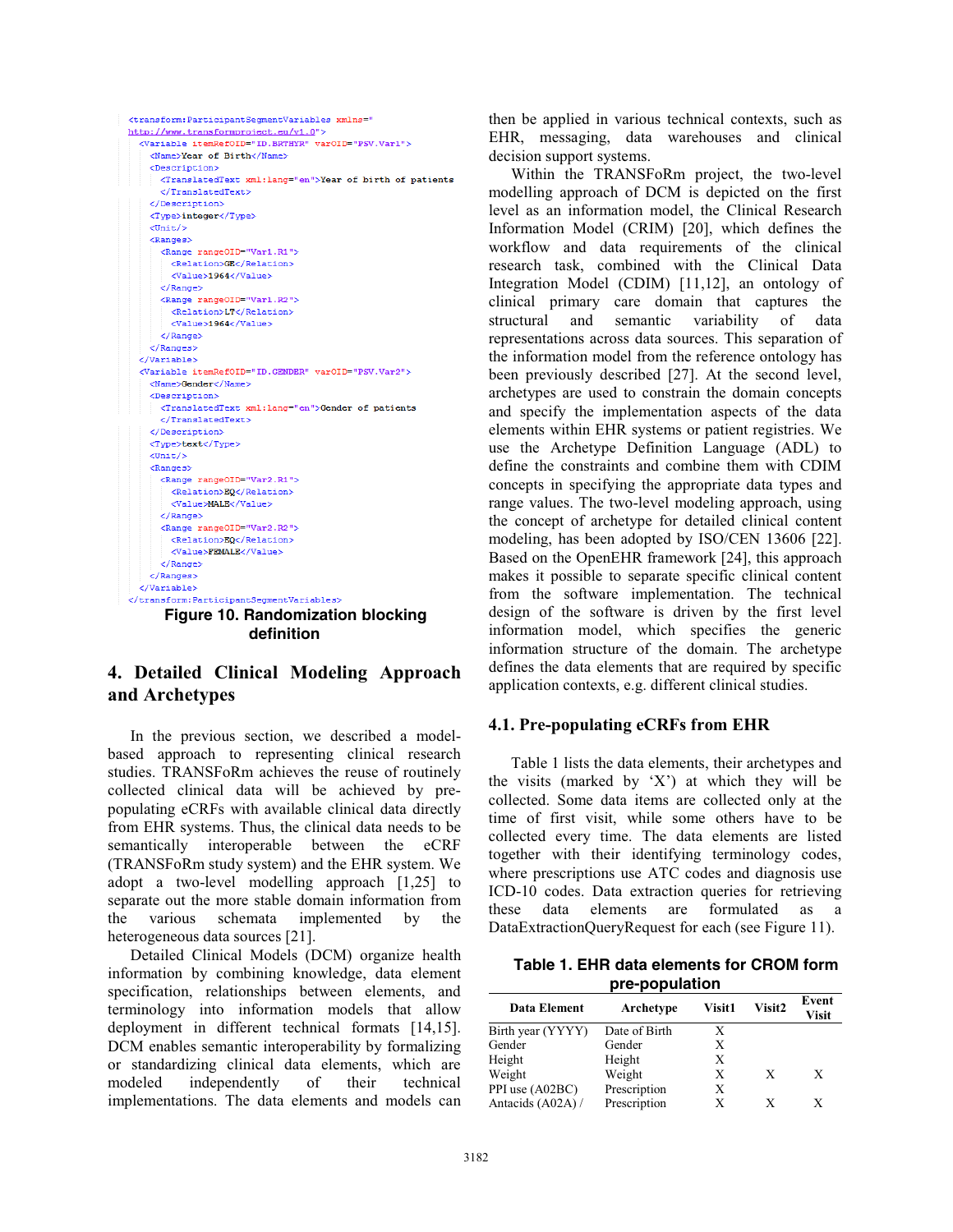| alginate (A02BX13)   |           |  |  |
|----------------------|-----------|--|--|
| Esophagitis (K20)    | Diagnosis |  |  |
| Barrett's oesophagus | Diagnosis |  |  |
| (K22.7)              |           |  |  |

# **4.2. Semantic Extension to ODM**

A study participant's clinical data space is represented by a generic reference model. The reference model is based on CRIM, which is based on the Biomedical Research Integrated Domain Group (BRIDG) model of the semantics of protocol-driven clinical research [3]. Data elements retrieved from EHR sources are considered as PerformedObservationResult class (BRIDG class), extended so its attribute is of type Element (openEHR class). The tabular structure of PerformedObservationResult - Element is compatible with CDISC SDTM and ODM forms. Figure 11 shows how ODM can be semantically extended via the ItemGroupDef and ItemDef elements to be interoperable with EHR clinical data that are represented in CRIM reference model, with a binding to the CDIM ontology.



For example, in Figure 9, the transform:CdimBinding element is a TRANSFoRm extension to ODM, for semantic interoperability. The weight concept is identified in the CDIM ontology as concept CDIM\_000068. This binding maintains the link between the form item and the weight value after it is retrieved from the EHR system for pre-population.

In Figure 8, the last element in the item group definition for Weight is the transform:Query element, also a TRANSFoRm extension to ODM. This query ID refers to a data extraction request for weight value, unit and time of measurement, as shown in Figure 12, indicated by the three CdimConcept elements.



### **Figure 12. Partial data extraction query for weight**

The request for data extraction of the three weightrelated data items is accompanied by constraints specifying how to filter the data. These are specified in the Archetype section of the query, as shown in Figure 13 (definition), Figure 14 (ontology term definitions) and Figure 15 (ontology term bindings).

| $\mathbf{1}$   | 日 <archetype></archetype>                              |
|----------------|--------------------------------------------------------|
| $\overline{2}$ | archetype (adl version=1.4)                            |
| 3              | TRANSFoRm-CRIM-EVENT.weight.v1                         |
| $\overline{4}$ |                                                        |
| 5              | concept                                                |
| 6              | [at0000]                                               |
| $\overline{7}$ |                                                        |
| 8              | language                                               |
| $\overline{9}$ | original language = $4lt$ ; [ISO 639-1::en] $4gt$ ;    |
| 10             |                                                        |
| 11             | definition                                             |
| 12             | EVENT[at0000] matches {                                |
| 13             | attributes cardinality matches {13; ordered} matches { |
| 14             | ATTRIBUTE[at0001] matches {                            |
| 15             | value matches {                                        |
| 16             | C DV QUANTITY & lt;                                    |
| 17             | >                                                      |
| 18             | ١                                                      |
| 19             |                                                        |
| 20             | ATTRIBUTE[at0002] matches {                            |
| 21             | value matches $\{\star\}$                              |
| 22             |                                                        |
| 23             | ATTRIBUTE[at0003] matches {                            |
| 24             | value matches $\{\star\}$                              |
| 25             |                                                        |
| 26             |                                                        |
| 27             |                                                        |
| 28             |                                                        |

**Figure 13. Weight archetype: definition** 

| ontology                                                             |
|----------------------------------------------------------------------|
| terminologies available = $\epsilon$ 1t; "CDIM", $\epsilon$ qt;      |
| term definitions = $6lt;$                                            |
| $['en"] = 21t;$                                                      |
| $items = 6lt:$                                                       |
| $["at0000"] = 1t;$                                                   |
| $text = \epsilon 1t; "Human Weight" \epsilon qt;$                    |
| $type = 6lt; "Event"6qt;$                                            |
| &at                                                                  |
| $["at0001"] = 61t;$                                                  |
| $text = 6lt; "human weight data value"6gt;$                          |
| $type = 6lt$ : "Number" $6gt$ :                                      |
| >                                                                    |
| $["at0002"] = $1t;$                                                  |
| $text =$ $\epsilon$ 1t; "human weight units" $\epsilon$ qt;          |
| $type = 4lt; "Unit" 4dt;$                                            |
| >                                                                    |
| $["at0003"] = $1t;$                                                  |
| $text =$ $\epsilon$ 1t; "human weight recording time" $\epsilon$ qt; |
| $type = 4lt$ : "Date" $4qt$ ;                                        |
| >                                                                    |
| Edt; Edt; Edt;                                                       |
|                                                                      |

**Figure 14. Weight archetype: ontology definitions** 

 $\frac{1}{3}$  $\frac{4}{5}$ 

 $\begin{array}{c} 6 \\ 7 \\ 8 \end{array}$  $\overline{9}$  $10$  $\overline{11}$  $12$  $13$  $14$ 15  $16$  $\mathbf{17}$  $18$  $19$  $20$  $\bar{2}\bar{1}$  $2\,2$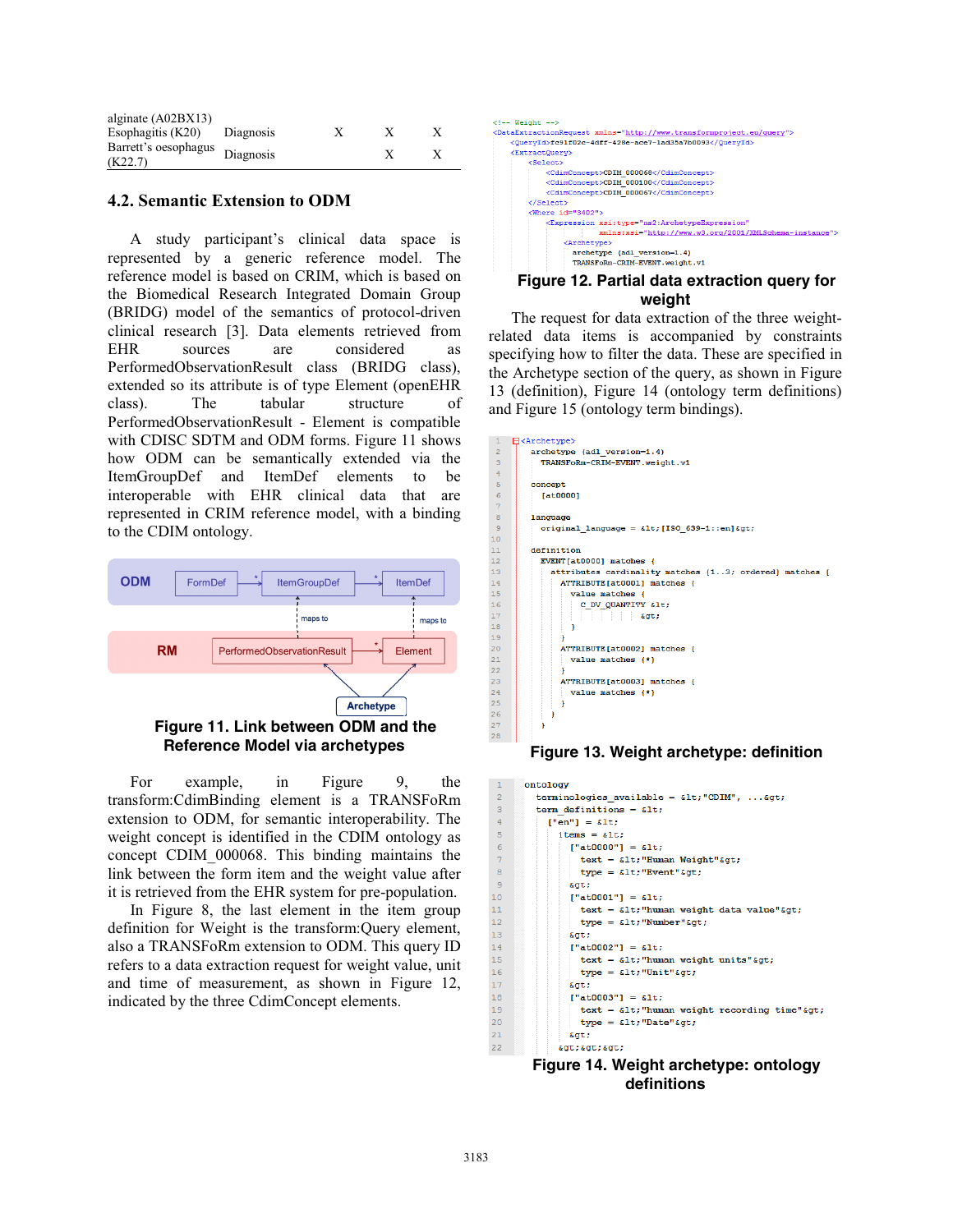```
\mathbf{1}term binding = \epsilon1t;
\overline{2}["CDIM"] = \epsilon \mathbf{lt};\overline{3}items = 6lt:['at0001"] = \< \text{Ict}; [CDIM::CDIM_000068] \< \text{gt};\overline{4}\overline{5}['at0002"] = \< !t; [CDIM::CDIM_000100] \< t;['at0003"] = \text{alt}; [CDIM::CDIM 000067] \text{igt};\overline{6}\overline{7}&at:&at:&at:
```
# **Figure 15. Weight archetype: ontology term bindings**

The archetype approach establishes the semantic foundation for describing clinical data elements, and enables the semantic interoperability across different EHR systems. Based on the archetypes, a query model is developed to facilitate query formulation for eligible patient identification and patient data extraction. Furthermore, complex Boolean logic and temporal constraints can be constructed in the query criteria. The actual queries formulated by the model are encoded in XML format.

# **5. Discussion**

Clinical research is struggling to achieve sufficient quantity and quality of available evidence. High cost and complexity of conducting research is reducing the numbers of clinicians and patients willing to participate in clinical trials.

Integration of clinical research studies into routine clinical practice has potential to bring a fundamental shift to the conduct of medical research. Facilitating subject identification and recruitment alone would significantly reduce the cost and complexity of running trials. Feeding EHR data into eCRF forms reduces effort for clinicians and decreases the likelihood of manual error occurring. Finally, consistency between the vocabularies and terminologies used in research and practice facilitates storing of collected research data into EHR systems for clinician's future reference.

Any such impactful change brings with it several implications and challenges. A methodological issue that this work raises is the strategy for defining local mapping models that TRANSFoRm mediation ontology, CDIM, uses. One approach is for it to be done centrally, by the development team, which was indeed how the GERD study was performed. However, another, more sustainable, strategy is to develop mapping tools that local experts can use to implement their own mappings. The advantage of this is that any local peculiarities, e.g. custom codes added to standard vocabularies, can be easily addressed by the experts who are familiar with them. These tools are in development by the TRANSFoRm team, and will be prototyped in further integrations.

On a conceptual level, our work establishes a standard-based method for connecting clinical research study systems and EHR repositories. This has been an area of interest for a number of research bodies. Particularly related to this work are CDISC-IHE Healthcare Link profiles [6], integration standards for connecting healthcare and clinical research, particularly the Retrieve Form for Data Capture Profile (RFD) and the Clinical Research Document Profile (CRD). RFD provides a method for gathering data within a user's current application to meet the requirements of an external system, while the CRD describes the content pertinent to the clinical research use case required within the RFD pre-population parameter. These profiles focus on web services for retrieving forms and using HL7 Continuity of Care (CCD) format [16] for pre-population of eCRFs from external CDMS to display within EHR systems. TRANSFoRm adopted an alternative strategy, by which eCRFs are deployed from within the EHR system itself. From our experience, EHR vendors in Europe are still in the early stage of supporting HL7 CCD and IHE profiles. On the other hand, these standardisation efforts do not yet offer the necessary semantic linkage required for lossless data sharing across systems.

 Our LHS approach embeds clinical research into clinical practice. This is a *clinical study-centric activity*. The TRANSFoRm semantic interoperability framework will also be used to put research data back into the EHR to enrich the patient record, thereby completing the cycle. This *EHR-centric activity* now requires further investigation into how EHRs can best represent research data for future reuse. Most EHR systems support free-text data fields to be entered, but to realize the full benefit, a structured data storage is required, with appropriate coding to facilitate use in clinical practice.

# **6. Conclusion**

This paper described the modeling aspects of the implementation of Learning Healthcare System that addresses the integration of clinical trials into the routine clinical practice, thereby reducing cost and complexity of the task. This is achieved through making a functional eCRF semantically interoperable with the EHR system to enable patient identification and pre-population of eCRFs with available primary clinical data. A two-level modeling approach has been adopted, with the first level being guided by the reference model for the clinical research domain (CRIM), and the second level using archetypes to constrain the reference model. Clinical data elements